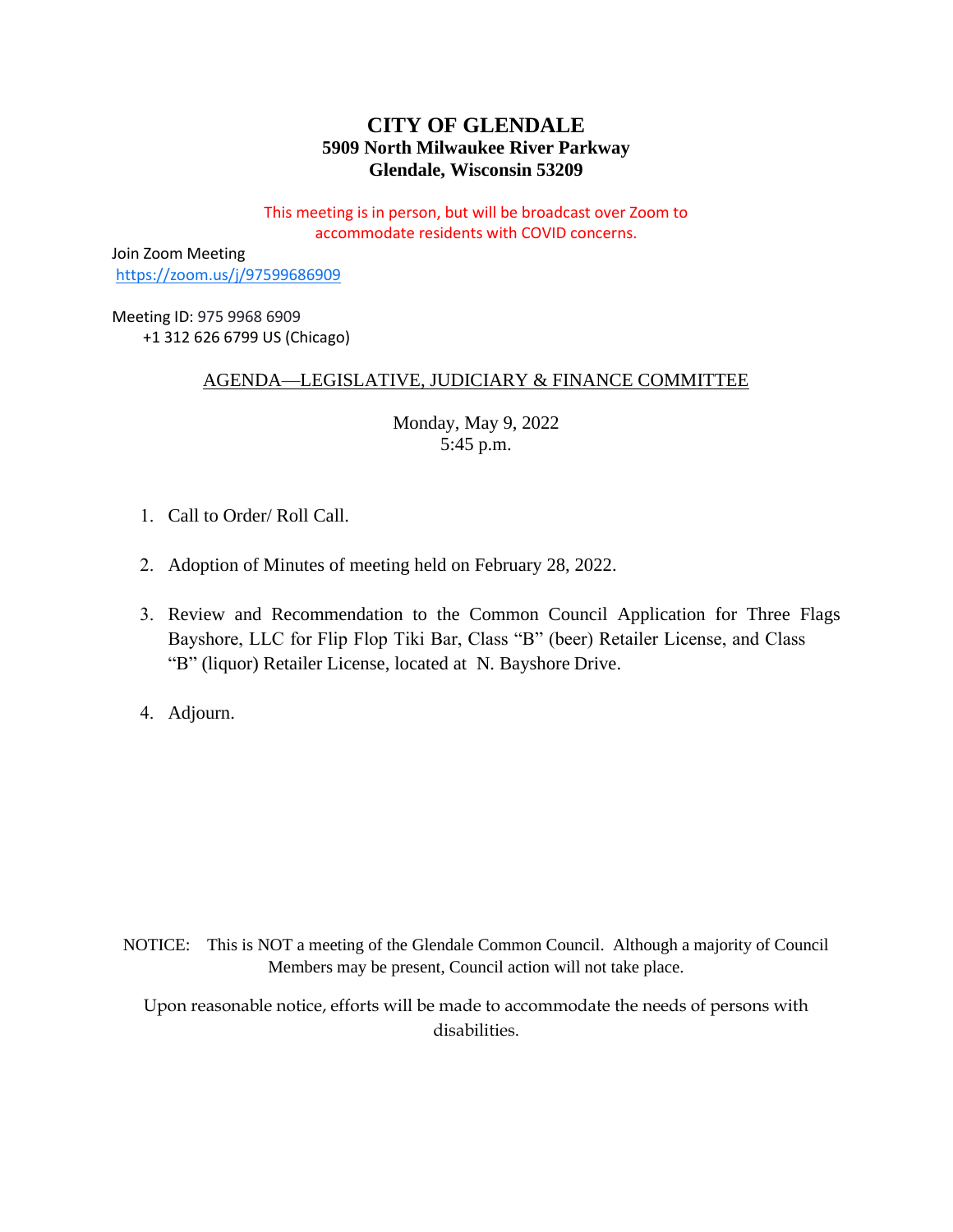## **CITY OF GLENDALE LEGISLATIVE, JUDICIARY AND FINANCE COMMITTEE**

Meeting Minutes February 28, 2022

<span id="page-1-0"></span>Meeting was called to order at 5:47 p.m. by Ald. JoAnn Shaw.

Roll Call: Present: Ald. JoAnn Shaw, Ald. Tomika Vukovic, and Ald. Richard Wiese. Absent: None.

Other Officials Present: Interim City Administrator Darrell Hofland; Police Chief Mark Ferguson; and City Clerk, Megan Humitz.

#### ADOPTION OF MINUTES.

Motion was made by Ald. Wiese, seconded by Ald. Vukovic, to approve the minutes of the meeting held on January 24, 2022. Ayes: Ald. Shaw, Vukovic, and Wiese. Noes: None. Abstain: None. Absent: None. Motion carried.

## REVIEW AND RECOMMENDATION TO THE COMMON COUNCIL FOR APPLICATION TO CHANGE AGENT FOR PICK 'N SAVE #880, LOCATED AT 1735 W. SILVER SPRING DRIVE, GLENDALE, WI 53209.

Interim City Administrator Darrell Hofland explained the State of Wisconsin requires any business selling alcohol to have an Alcohol Beverage License. The License requires an agent to be named to be responsible for all sales. Pick 'n Save #880, located at 1735 W. Silver Spring Drive, has requested a change of agent to D. Howard. All background checks have been concluded by the City of Glendale Police Department. Proposed agent, D. Howard, was recommended for approval by the Police Department. All applications are on file in the Clerk's office. Staff recommends approval of the change of agent.

Ald. Wiese raised the question for Chief Ferguson if there have been any problems at this location with the liquor license. Chief Ferguson stated there have been no issues related to the license, only retail theft by the public.

Motion was made by Ald. Wiese, seconded by Ald. Vukovic. to recommend the Common Council approve the Application to Change Agent for Pick 'n Save #880, located at 1735 W. Silver Spring Drive, Glendale, WI 53209. Ayes: Ald. Shaw, Vukovic, and Wiese. Noes: None. Abstain: None. Absent: None. Motion carried.

#### ADJOURNMENT.

There being no further business, Ald. Shaw adjourned the meeting. Ayes: Ald. Shaw, Vukovic, and Wiese. Noes: None. Absent: None. Abstain: None. Motion carried, and adjournment of the Legislative, Judiciary and Finance Committee was ordered at 5:50 p.m.

> Megan Humitz City Clerk